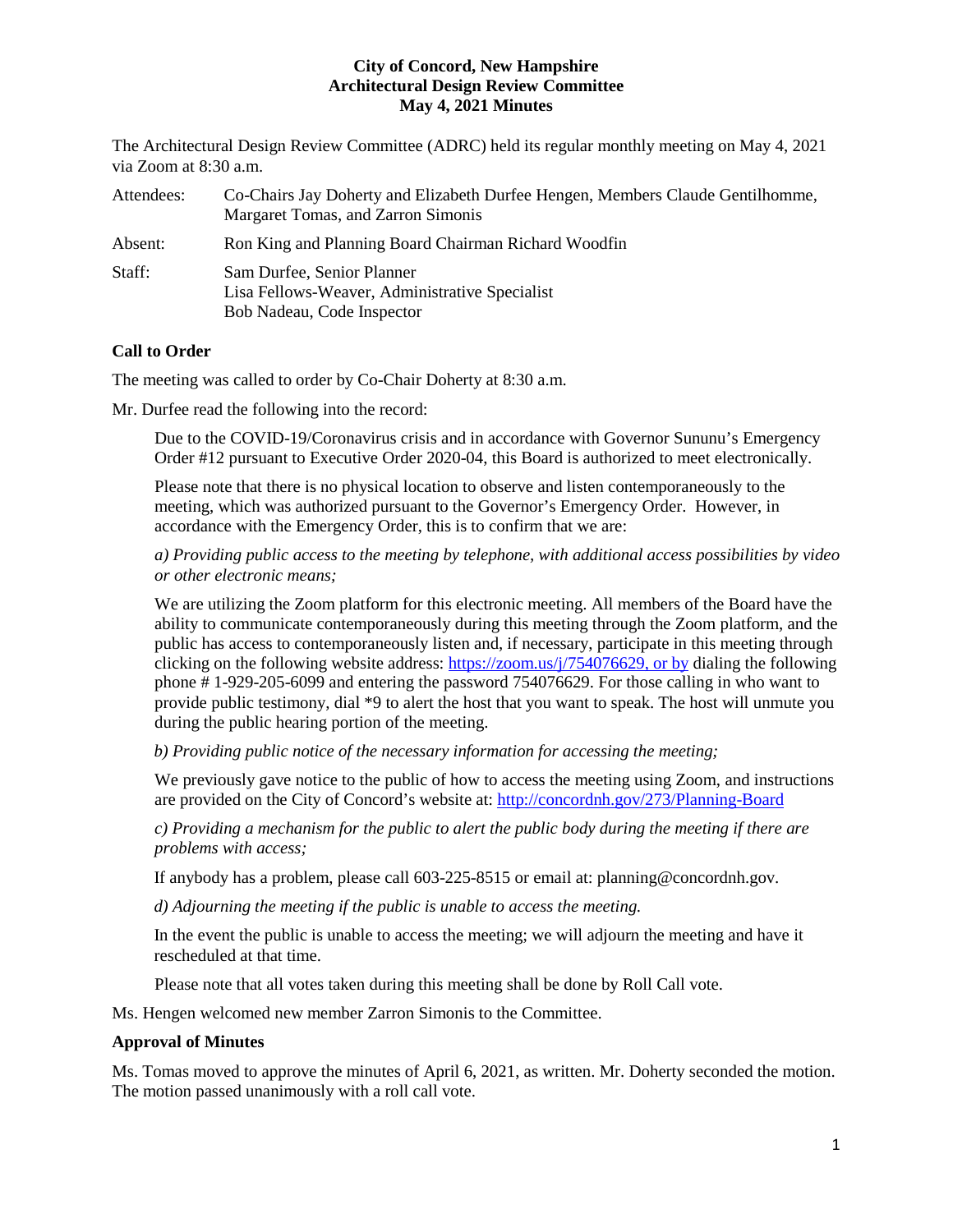Mr. Doherty – in favor Ms. Hengen – in favor Ms. Ms. Tomas – in favor Mr. Gentilhomme – in favor Mr. Simonis – in favor

#### *Sign Applications*

1. A & M Signs, on behalf of Rupert Dance, LLC, requests ADR approval for the relocation and replacement of an internally-illuminated freestanding sign at 105 Manchester Street in the Highway Commercial (CH) District.

Jeff Huberty, owner of Empire Pools represented the application.

Mr. Huberty explained that their request was to replace the existing faces in kind; nothing else changed. He stated that it will be a hardship to change the signs now as he has already spent so much on the signs. He stated that this is a design that has been used for 28 years and he does not feel that the signs are wrong or are ugly in anyway. He stated that he is having issues with changing colors and fonts of the signs and does not feel it is fair to have to make any more changes and spend more to redo the signs. He also noted that not one business on Manchester Street has the same size sign with matching fonts and there are no standard styles or colors. He stated that he feels that they are being singled out.

Bob Nadeau, of Code, explained that zoning only allows one free standing sign at this location. The Empire Pools sign and the new reader board affectively constitute as two signs. There is not enough road frontage to keep what they have; this exceed the limits. He explained that the applicant can bring the reader sign up or the top sign down, which would then calculate as one sign. He stated that the sign was originally installed in 1995; zoning changed in 2001. Once the structure of a sign is changed or removed it cannot be installed again without being brought into compliance. Mr. Nadeau explained that the height has not changed. The structure can be reused as it has not changed. He stated that the applicant can apply for a variance for the Empire Pools and Hot Tubs signs and the reader board for the current location. Without a variance, they are restricted to one sign. Another option would be to move the signs together, which would be, from a code perspective, a sign with two different planes and two different aspects.

Mr. Gentilhomme explained that the duties of the Committee are to make sure that signs read properly and the business gets the best recognition possible for sign designs. Mr. Doherty commented that a sign needs to get the point out to the public of what the business is.

A discussion was held about redundancy in the wording Mr. Gentilhomme stated that the signs appear to note two different companies due to their being two signs and different fonts. Mr. Huberty stated that his sign points out that they have pools, and hot tubs, and service both. He stated that other signs on Manchester Street are billboards that almost touch the road and now he is being told to change the colors, move either up or down and this is causing a hardship. He stated that it is unclear as to what he needs to do and he would prefer to not make any changes.

Ms. Doherty asked about the process of obtaining a variance. Mr. Nadeau stated that the applicant would need to prove a hardship, which could be difficult. He noted that there are other options and he explained that the applicant can keep the reader board with no signage on it with a plain background. The reader board status has not changed.

Ms. Tomas suggested moving the top sign down, which would make the sign easier to read.

Mr. Huberty stated that he has submitted an application for a variance along with the sign permits. He stated that he is very frustrated with the process but realizes that he should have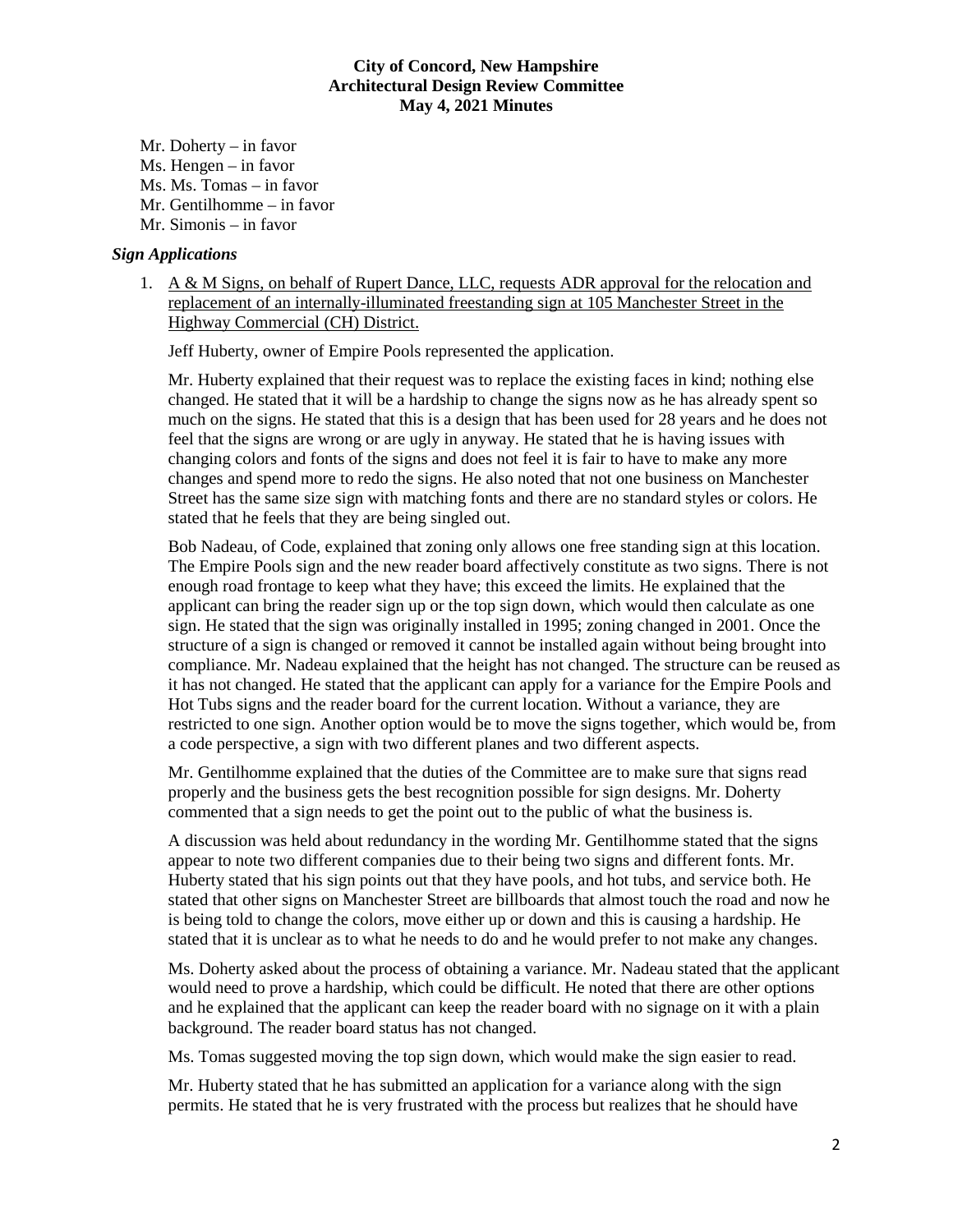obtained the applicable permits before installing the sign. He stated that they only changed the face of the signs and he did not realize that this change would require permits. Ms. Hengen stated that the Committee's job is to administer the permitting process and provide design review comments.

Mr. Gentilhomme recapped the issues of the signs noting aesthetics due to two different signs, the glow of the larger white sign, the blue in the lower sign, and any compliance issues.

Mr. Gentilhomme made a motion, seconded by Ms. Tomas, to recommend approval of the signs as submitted, with the following recommendations:

- 1. A film be applied to the interior of the large sign; the letters alone can glow when the sign is illuminated;
- 2. The large white sign be lowered to be more cohesive with the two lower signs;
- 3. There are signs that are redundant. These signs should be integrated into one sign and all signs should be brought compliant; it is aesthetically pleasing to have signs at all one level and this would tie better with the two lower elements.

The motion passed unanimously with a roll call vote as follows:

- Mr. Doherty in favor Ms. Hengen – in favor Ms. Ms. Tomas – in favor Mr. Gentilhomme – in favor Mr. Simonis – in favor
- 2. Barlo Signs, on behalf of Northway Bank requests ADR approval for the installation of two halolit wall signs and the installation of a new non-illuminated wall sign at 190 North Main Street in the Urban Commercial (CU) District.

Brandon Currier of Barlo Signs represented the application.

Mr. Currier stated that the application was continued from last month specifically to address items B and E. the Planning Board returned the application for items B and E back to the Committee.

Mr. Currier stated that the client will now remove the mission statement sign, item E, from the scope of work based on the Committee's comments. The railing will be rebuilt to eliminate the sign.

Mr. Currier addressed item B, explaining that they are trying to work with the architecture of the building. The prior renderings proposed item B as channel letters. Based on the comments received, the signs for item B have been reduced in size and are now halo lit channel letters, which are on other Northway Branches.

Mr. Doherty asked for an update as to the monument sign. Mr. Currier stated that the monument sign requires a variance. Mr. Nadeau stated that the revised variance application has been received, and, if approved, the monument sign would require review from this Committee.

Ms. Tomas stated that the modifications are an improvement. The fit is better; however, she does not feel that the signs on the side of the building are necessary as they will not be visible unless you are looking straight on. Mr. Doherty agreed and noted that there is a tree that is blocking the view. Mr. Currier replied that he is not sure as to what the option would be for the tree. Mr. Gentilhomme commented that if the tree were removed, the porch roof of the abutting building will still block visibility of the sign on the south side of the building. He suggested that the sign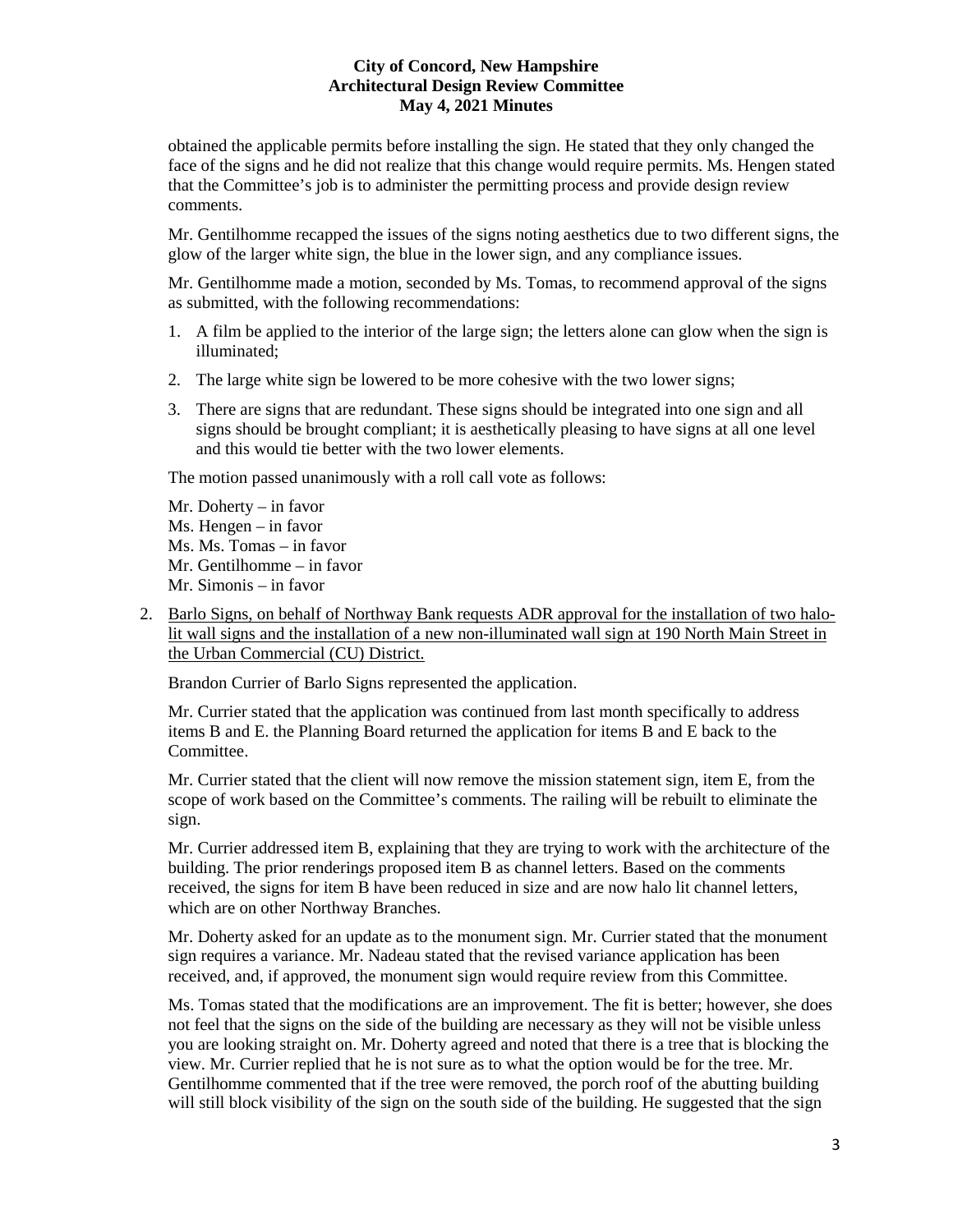be moved to the north side as it is facing the parking lot and is visible up North Main Street to vehicles driving south.

The general consensus of the Committee was that the revised renderings are an improvement overall. All members supported a monument sign and agreed it would be more affective and more visible than the building signs. Members felt that the signs on the building are not necessary and the tree will limit visibility of any signage.

Additional discussion was held regarding the monument sign. Mr. Nadeau explained that the monument sign is a legal, non-conforming sign and any replacement of the monument sign would require a variance. Ms. Hengen asked if there is a precedence set for a monument sign. Mr. Nadeau stated that the new monument sign is in the same location; however, is a different shape and look. Ms. Hengen asked about the square footage limitations of signs for this application. Mr. Nadeau explained that the monument and building signs are two separate calculations.

Mr. Gentilhomme made a motion, seconded by Ms. Tomas, to recommend approval of the building sign on the north side of the building as opposed to the south side for better visibility of vehicles driving north, and to encourage the applicant to pursue the monument sign.

The motion passed unanimously with a roll call vote as follows:

Mr. Doherty – in favor Ms. Hengen – in favor Ms. Ms. Tomas – in favor Mr. Gentilhomme – in favor Mr. Simonis – in favor

3. Neokraft Signs, on behalf of Bangor Savings Bank, requests ADR approval for the installation of a new externally-illuminated projecting sign at 82 North Main Street in the Central Business Performance (CBP) District.

Britni Landry represented the application.

Ms. Landry stated that they are looking to add signage to the second floor. Due to the location of the existing glass awning on the first floor they are limited to availability of alternative sign locations. She stated that the sign is 11 sq. ft., and is navy blue with orange.

Ms. Tomas commented that the location is appropriate and the sign is an attractive sign. Ms. Hengen commented that the sign is functionally necessary.

Mr. Nadeau stated that a variance was obtained for the proposed location.

Mr. Tomas made a motion, seconded by Mr. Gentilhomme, to approve the sign as submitted.

The motion passed unanimously with a roll call vote as follows:

Mr. Doherty – in favor Ms. Hengen – in favor Ms. Ms. Tomas – in favor Mr. Gentilhomme – in favor Mr. Simonis – in favor

4. Paquette Signs, on behalf of Ameriprise Financial, requests ADR approval for the replacement of a non-illuminated freestanding sign at 210 Rumford Street in the Urban Transitional (UT) District.

Jennifer Rodrigues represented the application.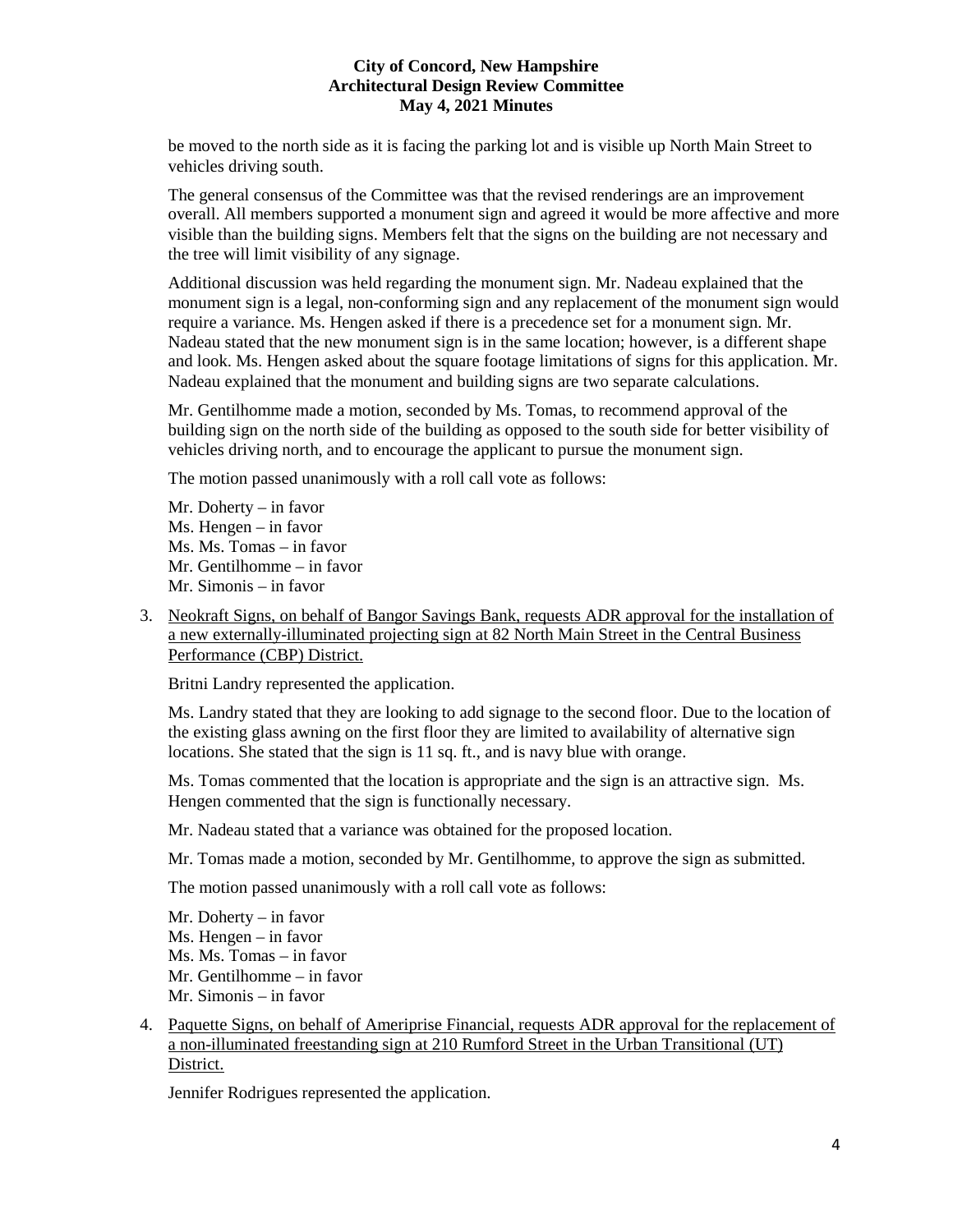Ms. Rodrigues gave an overview of the project. She explained that Ameriprise Financial just purchased this building. The existing signage out front will be removed and replaced. The colors are navy blue and white, the companies brand colors.

Ms. Tomas made a motion, seconded by Mr. Gentilhomme, to approve the sign as submitted.

The motion passed unanimously with a roll call vote as follows:

Mr. Doherty – in favor Ms. Hengen – in favor Ms. Ms. Tomas – in favor Mr. Gentilhomme – in favor Mr. Simonis – in favor

5. Cole Glaude requests ADR approval for the installation of a non-illuminated wall sign at 138 North Main Street in the Central Business Performance (CBP) District.

Cole Glaude represented the application.

Mr. Glaude stated that the proposal is for a non-illuminated sign and awning for Sundays.

Ms. Hengen referenced the graphic on the white band along the sign band and asked if the proposal is only to add Sundays. Mr. Glaude stated that the white band is existing and they wish to work with what is already there as it is less expensive. He added the white board is installed; it was wood and due to not being treated was rotted and has been replaced with a metal sheath.

Mr. Gentilhomme stated that the white background is stark. He suggested the applicant consider a graphic or change to black and white, which would also tie into the black stripes of the awning and make the name stand out more.

Ms. Hengen suggested that Sundays be painted white on a black background; it would work better and be more visible.

Mr. Gentilhomme made a motion, seconded by Ms. Tomas, to approve the sign with the recommendation that the background of the sign be painted black and Sundays be painted white.

The motion passed unanimously with a roll call vote as follows:

Mr. Doherty – in favor Ms. Hengen – in favor Ms. Ms. Tomas – in favor Mr. Gentilhomme – in favor Mr. Simonis – in favor

## *Building Permit Applications in Performance Districts*

1. Cole Glaude requests ADR approval for the installation of a new awning at 138 North main Street in the Central Business Performance (CBP) District.

Cole Glaude represented the application.

Mr. Glaude stated that the awning is a carbonized gray fabric. It is 196" wide with a 36" projection trim. Mr. Gentilhomme stated that it appears to be similar to the neighboring awnings.

Mr. Glaude stated that they will paint underneath the sign to match the white in the sign and the trim around entrance. Ms. Hengen suggested to leave the gray around the bottom as it is important to architecturally tie into the area and with the existing iron posts, which are black. Mr.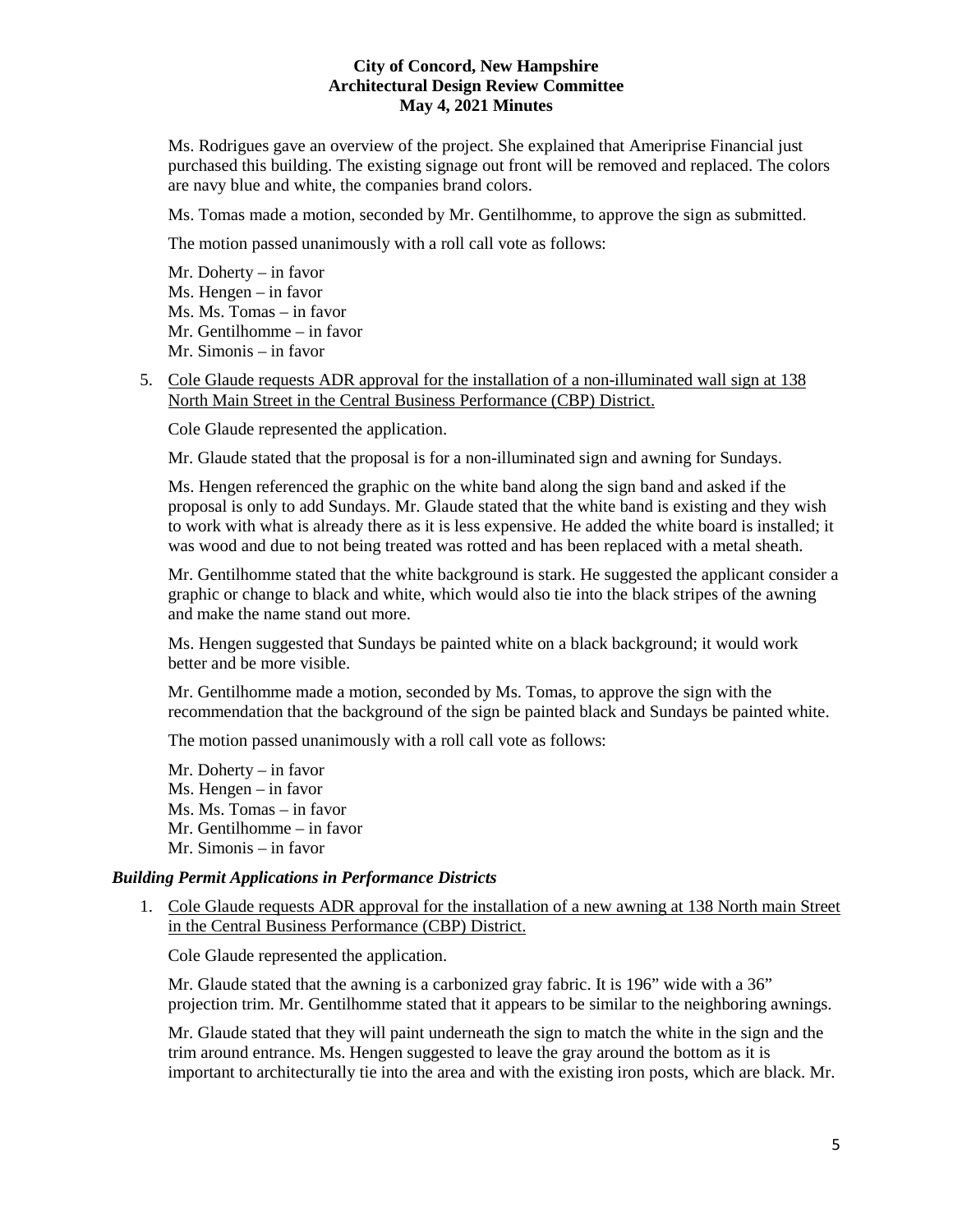Doherty commented that the black and white awning is appropriate and elegant for the area and proposed business.

Mr. Doherty made a motion, seconded by Mr. Gentilhomme, to approve the awning, as submitted.

The motion passed unanimously with a roll call vote as follows:

Mr. Doherty – in favor Ms. Hengen – in favor Ms. Ms. Tomas – in favor Mr. Gentilhomme – in favor Mr. Simonis – in favor

2. Tasoula Lillios requests ADR approval for the construction of a new deck at 46 Centre Street in the Central Business Performance (CBP) District.

No one was present to represent the application.

Mr. Durfee explained that the application is for the replacement of a deck, which triggers a building permit due to the fact that it is within a Performance District. He reviewed the materials proposed, which will be pressure treated wood. Examples were noted in the application packet. It was stated that the deck cannot be seen from the road.

Mr. Doherty made a motion, seconded by Ms. Hengen, to approve the construction of the new deck, as submitted.

The motion passed unanimously with a roll call vote as follows:

Mr. Doherty – in favor Ms. Hengen – in favor Ms. Ms. Tomas – in favor Mr. Gentilhomme – in favor Mr. Simonis – in favor

## *Major Site Plans*

1. TF Moran, on behalf of ZJBV Properties, LLC, returning to ADR at the Committee's request for further review of Phase 1 of a 2-phase development consisting of three (3) residential apartment buildings totaling 236 units, with associated parking and site improvements, and a Conditional Use Permit (CUP) to allow construction of fewer parking spaces than are required at 70 Pembroke Road in the Opportunity Corridor Performance (OCP) District.

Rob Martel of Berard Martel Architecture represented the application along with Gregg Mikolaities.

Mr. Durfee stated that the applicant received Planning Board approval and are returning per the Committee's request.

Mr. Martel gave an overview of the changes made to the building aesthetics per discussions with the Planning Board and this Committee. He provided revised elevations and noted that the Committee had commented that a more contemporary look was desired as opposed to a colonial design. Colors were changed to allow for more contrasts, shutters were removed, the height of the roof parapet was increased to allow for screening of mechanical equipment.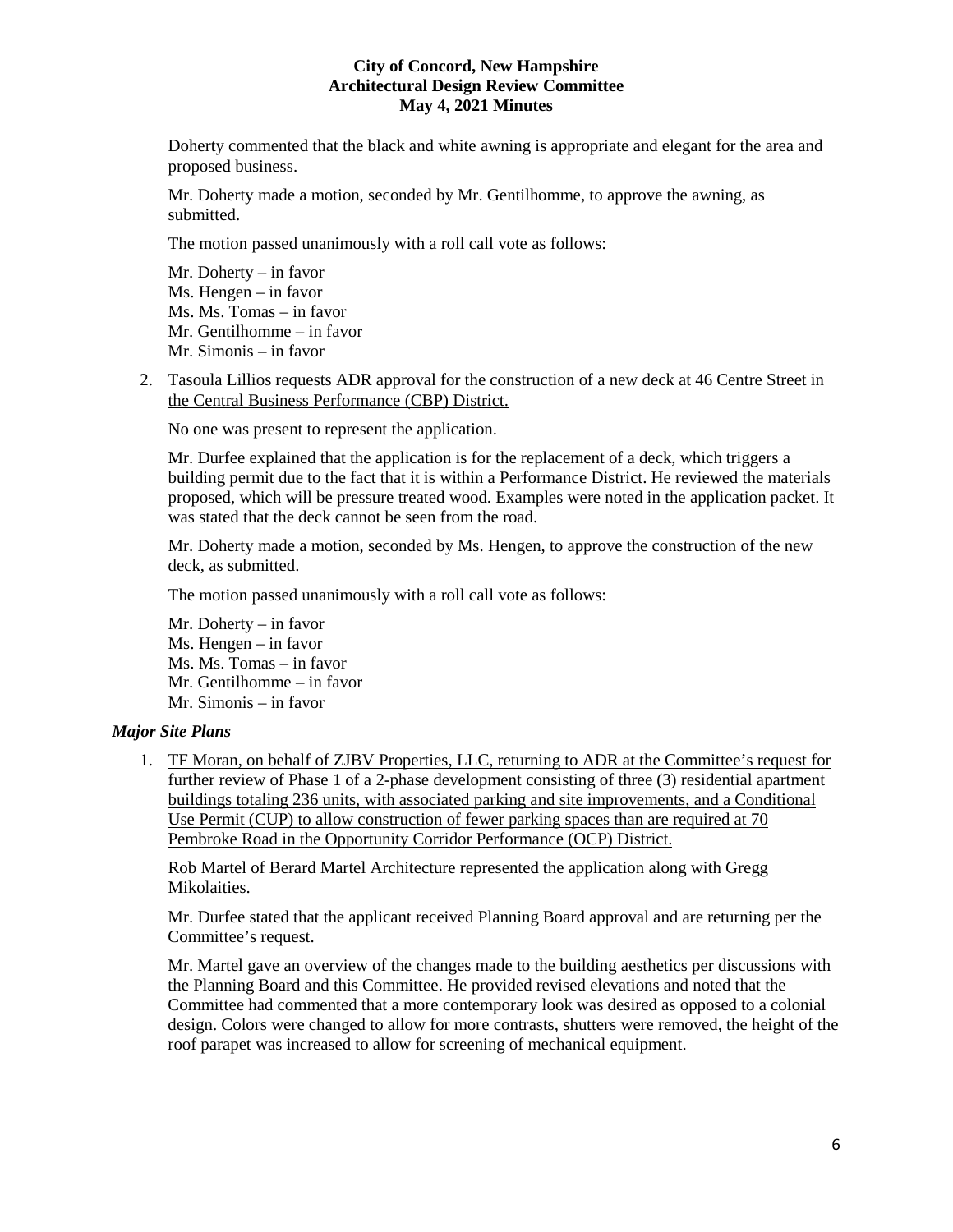Mr. Martel stated that there was a comment from the Committee requesting the entrances be dressed up more. He explained that the entrances of the buildings now have overhead transoms and lighted glass. The windows were also changed per prior discussions.

Mr. Doherty stated that the updates are definitely improvements to what was previously presented. Mr. Gentilhomme agreed and noted that as they move forward, they should be careful with how they design and screen the mechanical systems. Members appreciated the contrast of the color schemes.

Ms. Tomas made a motion, seconded by Mr. Doherty, to approve the architectural designs, as submitted.

The motion passed unanimously with a roll call vote as follows:

Mr. Doherty – in favor Ms. Hengen – in favor Ms. Ms. Tomas – in favor Mr. Gentilhomme – in favor Mr. Simonis – in favor

2. Nobis Group, on behalf of Brixmor Capitol, requests Major Site Plan approval for development of new restaurant, retail, and coffee shop uses with a drive-through facility at 80 Storrs Street in the Opportunity Corridor Performance (OCP) District.

Reuben Twersky and Frank Campione of Brixmor represented the application along with Chris Nadeau of Nobis Group.

Mr. Twersky stated that they feel that they have met all of the Committee's comments given at the last meeting.

Mr. Campione presented revised elevations. He noted that the Committee previously felt that the design was stark with much CMU and EIFS. The palette has now been changed to include brick on the Storrs Street side, the glazing was raised to give the building a two-story feel, granite looking tile has been incorporated along with outdoor seating. Signage was centered and has been moved to the corners to give a more symmetrical look. With regard to the alley, screening has been added. Horizontal siding has been added to the coffee QSR.

Mr. Campione described the east facing facade. He explained that this is similar to Storrs Street with the hope to have two more restaurant tenants. This design is specific to the type of the tenant, either retail or restaurant, using horizontal cladding. This could change based on the tenant. When facing Grill 110, this has been treated with four-sided architecture. More brick with horizontal glazing, unless the tenant changes. The proposed coffee shop, when facing Storrs Street was a white brick and EIFS with weathered gray wood. Changes made include glazing, green awnings and metal roof with brick pillars. More lighting will be added to all four sides. Some EIFS will be used as accents; however, with warmer tones to break up the horizontal siding. The exterior ladder is still being addressed.

Mr. Campione reported that Grill 110 will not revise the interior; however, additional glazing has been added to the façade. Ms. Hengen asked if the 110 Grill and middle building would not have an entrance from Storrs Street. Mr. Campione replied that they had hope too; however, it may not be the best function for the tenants. He explained that there will be glazed walls with access from the patio and parking lot. The middle building tenants are unknown at this time.

Mr. Twersky stated that this is a phased development for the middle tenants. The tenants for the two end units have been determined.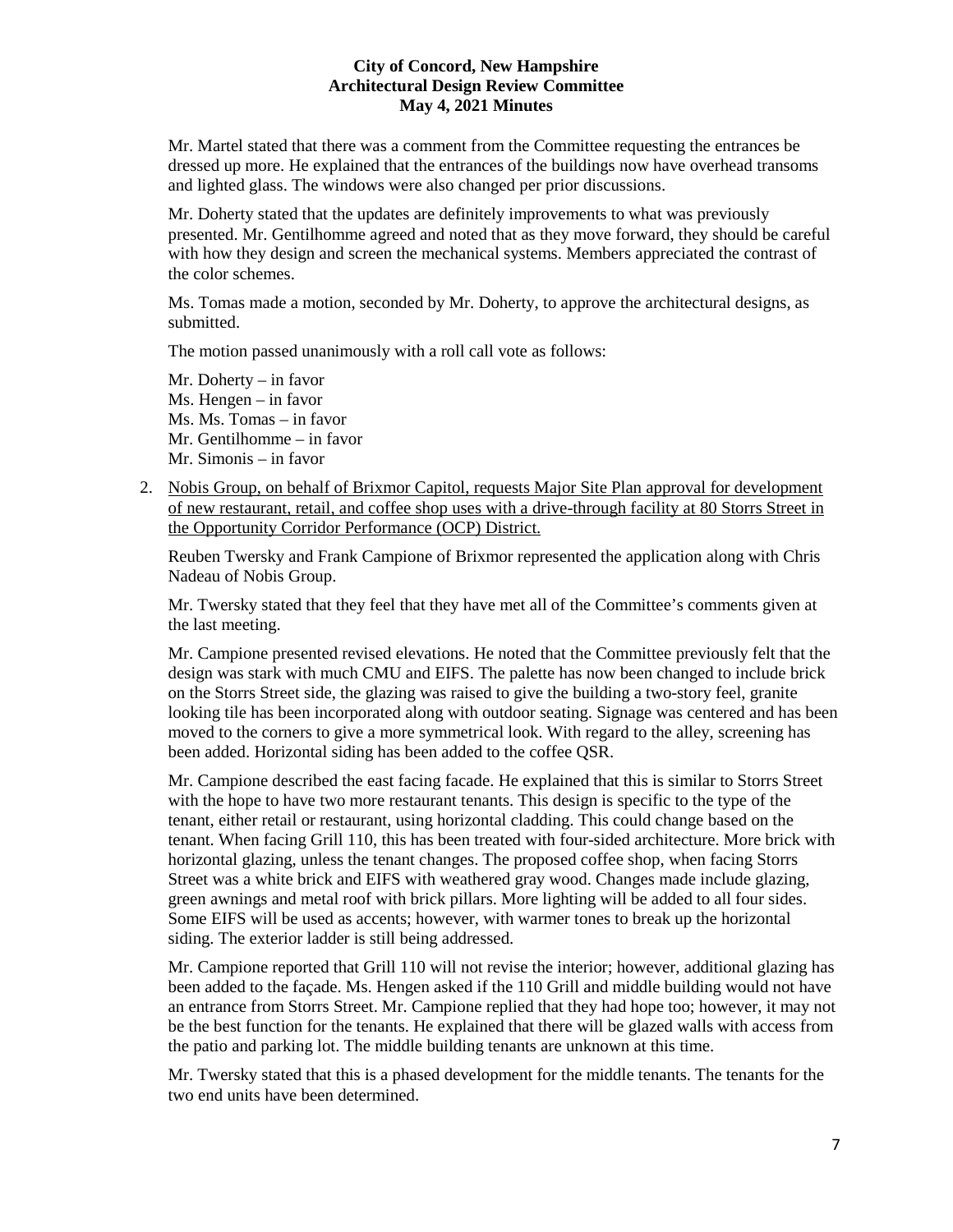Mr. Doherty stated that he appreciates the effort relative to the two middle buildings. He asked if there is a wall and a door between the 110 Grill and middle building. Mr. Campione replied yes. There is no connection unless you go through building down Storrs Street or enter through the coffee shop and middle building. With the 110 Grill, access is from the north side of the 110 Grill. The alley between 110 Grill and the next building is closed off.

Mr. Doherty stated that it is a shame that this is such a prominent area in Concord and only one level is being used on 1½ story buildings. He felt that this is a major disservice to this corridor. He added that this element is important to the proposal. Mr. Gentilhomme agreed. Mr. Twersky explained that it is not doable; it is not economically feasible.

Mr. Gentilhomme asked if there could be an opportunity to add clear story glazing in the buildings. Mr. Campione stated they have lowered the roof and added glazing. Clear glazing has been done as high as possible before hitting the roof. It cannot be done with the current tenants and is not typical to what the tenants do. Mr. Gentilhomme commented that he expects the roof top elements of the 110 Grill to be sizeable and will need to be screened.

Ms. Tomas stated that the proposal is hard to look at and comment on without knowing the tenants. Mr. Doherty asked if the site is built out and tenants move in or if it is built per each tenant. Mr. Twersky stated that the design is used to attract tenants and they plan to lease to tenants.

Mr. Doherty stated that Main Street and the downtown area need to be different than building a strip mall or shopping center. He added that the buildings really need to be designed at a pedestrian level; this design feels that perhaps this is a miss as the design is relying on signage to give the structures a second story feel and character. Mr. Campione commented they are bringing the materials up and over as opposed to a strip or sign band in the center. They felt this was a pedestrian scale.

Mr. Campione stated that they realize that this project is not on a main street but it is a vehicle accessed shopping area. They have worked hard with Brixmor to get a layering effect. He reviewed the grading changes proposed noting the addition of steps and various types of pavers. He stated that the building is 24 ft tall; however, is 18 inches lower to the street, which brings down the scale to the pedestrian level.

Mr. Doherty stated that the main point is that this location is not Main Street. The City's goal is to move down to this area and set up this site to become a second Main Street. This is the time to set a precedent for people to walk and be on the street and not just be seen by the vehicles or bypassed. The Committee needs to make sure that the site is developed in the manner it was intended for.

Ms. Tomas commented that the scale is really high at the roof level and too high for a canopy. She added that horizontal wood cladding does not belong on a brick building and these two elements should not be mixed together; pictures show brick and granite. Members agreed. Additional discussion was held relative to the scale of the surrounding buildings.

Ms. Hengen stated that the signage still feels like this is a strip mall or shopping center. She noted that there will be very few viewpoints from Main Street by pedestrians or vehicles and suggested that any redesign of the signs should address views from the street level for a better pedestrian experience. Mr. Twersky replied that it is difficult; however, he will discuss signage with the Committee as well as the tenants once they are determined. He added that he felt that there was a good blend for the entrance to Storrs Street and they will continue to work on this.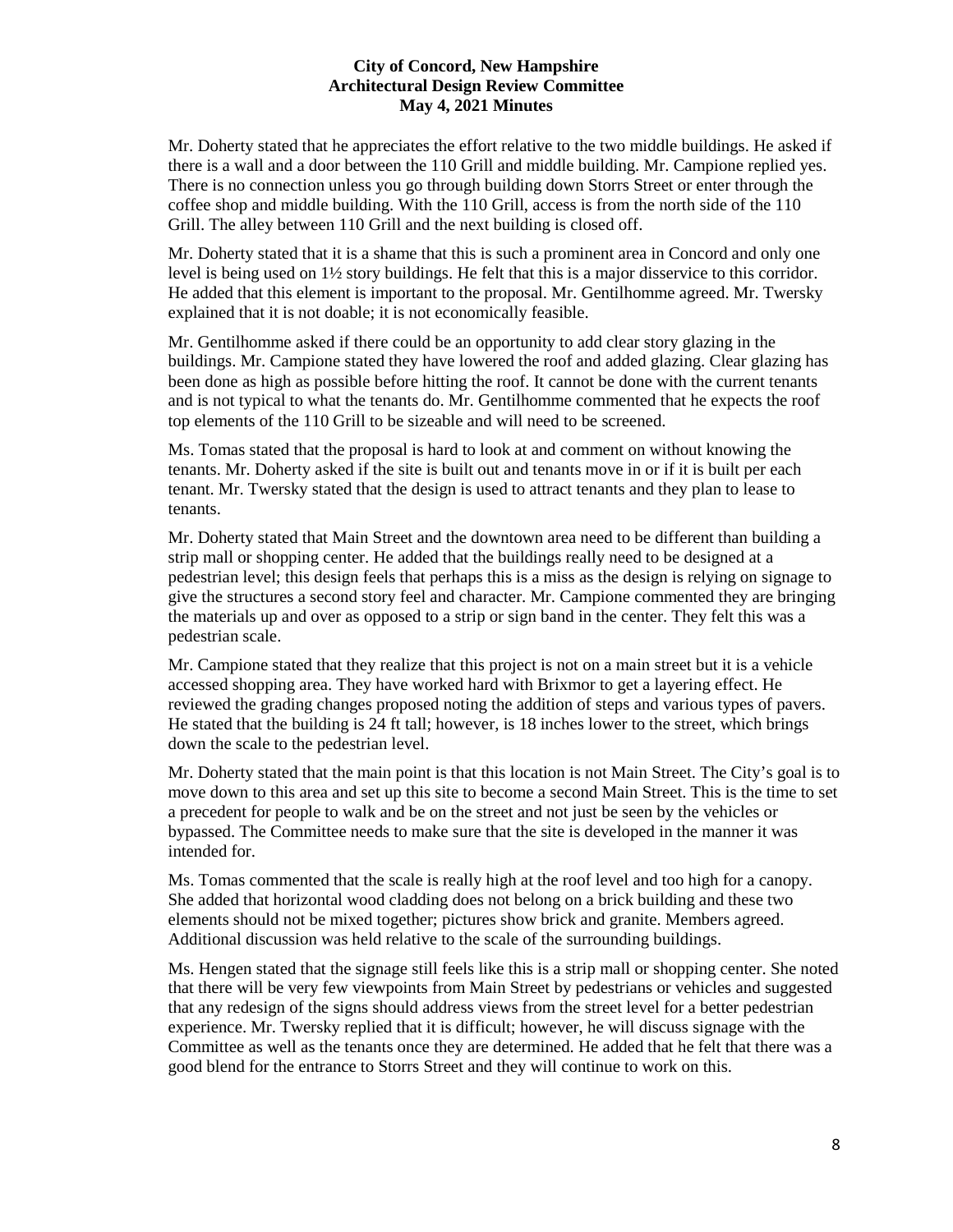Ms. Hengen referenced the proposed dumpster location and asked about the landscaping. Mr. Twersky stated that there is a better landscaping plan.

Mr. Campione stated that the south building is brick or stone, designed to match the neighboring building. The materials proposed were due to prior discussions for warm intonations, which worked for this tenant. He noted that multiple options were shown to Brixmor.

Ms. Tomas stated that she does not see too many issues with this building. She understands putting a modern twist to it. She suggested more detailing like wall cap, more classical elements added to the modern look and more stone so that it is not just a brick box. Mr. Doherty agreed and added that he is not opposed to this proposal; however, it does have a drive-through feel and he does not feel that this is what the downtown area is looking for. Ms. Hengen commented that the building is in a very prominent location.

Addition discussion was held regarding the door and egress ladder on the east elevation of the coffee QSR. Mr. Campione explained that there could be a historical twist or reference with this building, if necessary, by adding a ladder. He also suggested adding goosenecks onto the wall to draw attention to proposed graphics on the walls as opposed to the sconces shown.

Mr. Simonis spoke to the proposed lighting. He mentioned that some of the proposed lighting may appear very blue and not fit in. He explained that with the close proximity of the existing lighting some colors may not match and contrast. He added that there may be possible trespass with the bollards. With regard to the bike rack, the lighting in this area should be increased for safety and security. Mr. Simonis added that additional lighting should be added to the dumpster area for clean-up and general security. Mr. Campione stated that they hope to create a nice evening vibe and appreciated the comments.

Ms. Tomas expressed concern with the drop off and loading area off the main entry way as it will be a very busy area with pedestrians, the cross walk, any drop offs, bike rack, and also the loading area. Mr. Durfee replied that the crosswalk could be moved further to the east should the loading and drop off area remain to avoid any conflicts. It was noted that the loading area could be used in the off hours to reduce conflicts with drop-offs.

Mr. Doherty asked about the island that divides the traffic. Mr. Nadeau reviewed the traffic pattern and explained that the current quick slip lanes from the parking lot onto Storrs St. will be eliminated. Regarding the trees in the islands, Mr. Nadeau stated that there is a separate landscape plan. Mr. Durfee stated that the applicant will need to resubmit the parking plan relative to the fire lane and added that there are some discrepancies with the landscape plan, which will also need to be updated.

Ms. Tomas stated that she would like to see the plans again. Ms. Hengen agreed and added that there were suggestions and comments regarding signage, pedestrian access from Storrs Street, and the use of wood siding in particular the front elevations. Mr. Twersky stated that they are hoping to get to the Planning Board again.

Mr. Doherty made a motion, second by Ms. Tomas, for the applicant to revise and resubmit plans referencing the following items:

- Proposed materials;
- Pedestrian scale;
- Building relationship to the street and parking lot;
- Lightning;
- Landscaping;
- Pedestrian drop off area;